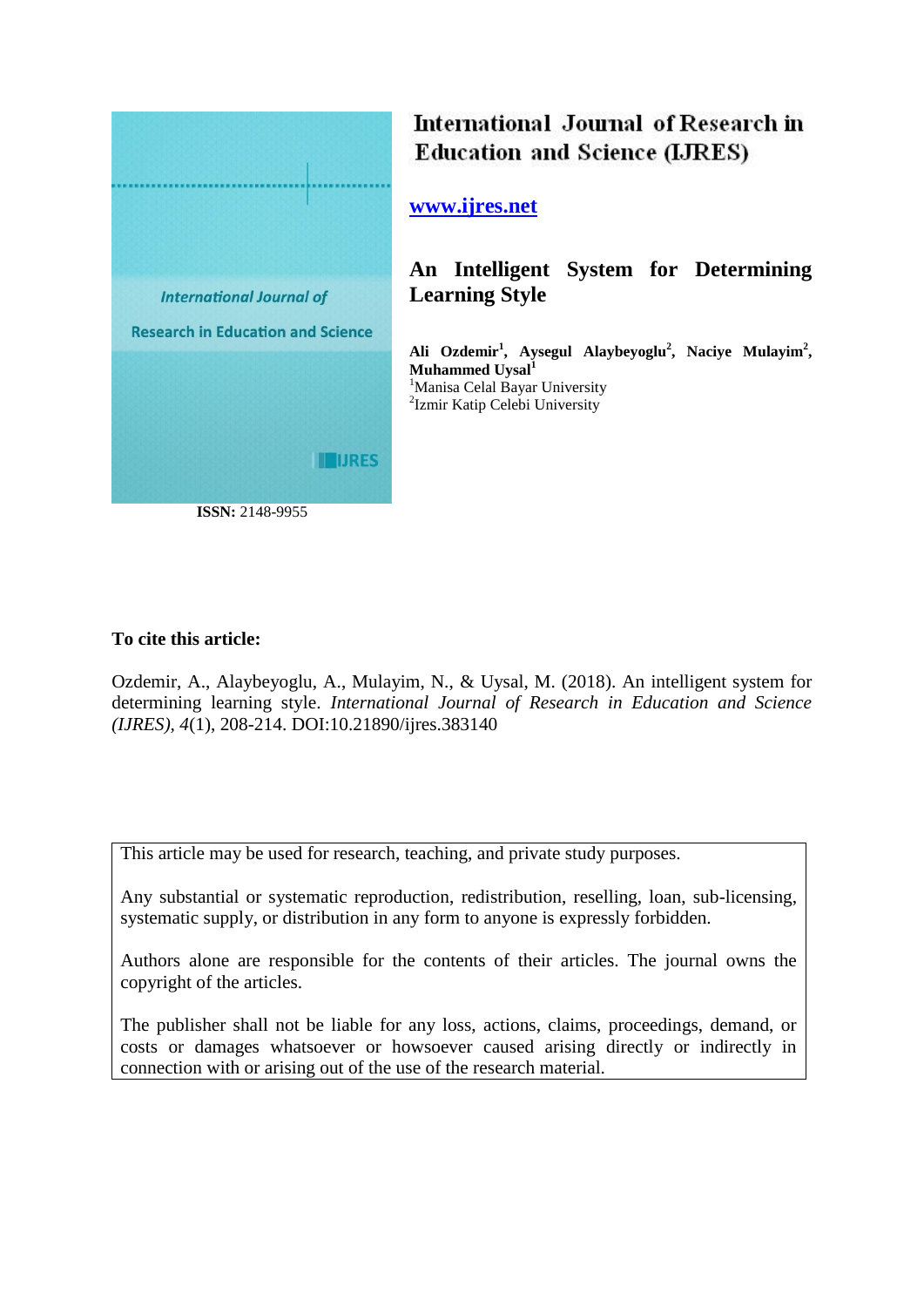

## **An Intelligent System for Determining Learning Style**

**Ali Ozdemir, Aysegul Alaybeyoglu, Naciye Mulayim, Muhammed Uysal**

| <b>Article Info</b>                                           | <b>Abstract</b>                                                                                                                                                                                                                                     |
|---------------------------------------------------------------|-----------------------------------------------------------------------------------------------------------------------------------------------------------------------------------------------------------------------------------------------------|
| <b>Article History</b>                                        | In this study, an intelligent system which determines learning style of the                                                                                                                                                                         |
| Received:<br>3 May 2017                                       | students is developed to increase success in effective and easy learning. The<br>importance of the proposed software system is to determine convenience degree<br>of the student's learning style. Personal information form and Dunn Learning      |
| Accepted:<br>7 July 2017                                      | Style Preference Survey are used to collect the data which are analyzed using the<br>techniques of mean, standard deviation and t-test. Gender, age, and year of<br>education are selected as the metrics for evaluation of the system performance. |
| <b>Keywords</b>                                               |                                                                                                                                                                                                                                                     |
| Fuzzy logic<br>Dunn learning style<br>Artificial intelligence |                                                                                                                                                                                                                                                     |
|                                                               |                                                                                                                                                                                                                                                     |

## **Introduction**

Because of the individual"s different capabilities in understanding, thinking, searching, and problem solving, they need to know their best convenient learning skills (Ghazivakili, 2014). Importance of the effective, easy and rapid learning in current world conditions motivated researchers to develop many different learning style models in various ways (Ültanir et al., 2012). The differences in way of learning abilities are first studied by Allport in 1937 (Liu and Ginther, 1999). In (Logan and Thomas, 2002), learning styles are considered as an extension of cognitive styles and in (Sabri and Baldwin, 2003), learning styles are supposed to be based on psychological and permanent human characteristics.

There are many existing studies which examine the relation of learning styles and human characteristics (Sabri and Baldwin, 2003; Nikolaou and Koutsouba, 2012; Susan, 2005). It is discussed in (De Bello, 1990) that there will be many number of different approaches to learning styles as the number of theorists who study on this topic increases (De Bello, 1990). Most of the researches focus on applying artificial intelligence techniques to determine learning styles in recent years (Wang et al 2008; Al-Hamad et al. 2008; Huang et al. 2007; Latham et al 2012; Kazu and Özdemir 2009; Özsoy et al. 2004). The fuzzy logic design of the proposed study is presented in (Uysal et al. 2016). By making Mean, standart deviation and t-test analysis by considering age, gender and the year of education metrics, we improved our previous study (Uysal et al. 2016).

In this paper an intelligent system is proposed to determine best convenient learning style of the students in Manisa Halit Gorgulu Anatolian High School. Fuzzy logic technique and Dunn learning style constitute the basis of the proposed intelligent system. Age, gender and the year of education metrics are used to measure performance of the system. Mean, standard deviation and t-test results are analyzed by using SPSS [statistical](https://www.seslisozluk.net/statistical-nedir-ne-demek/) program. Main contributions of this paper are to develop a system which makes individuals learn their own way of learning style. By this way learning will be easy, rapid and efficient.

Using fuzzy logic technique for decision of individuals learning style improves the accuracy of the system. Following sections of the paper are organized as follows: Dunn Learning styles and Fuzzy Logic Techniques are determined briefly in the second section. The proposed system is introduced in the third section. Simulation Results and evaluations are presented in section four and lastly conclusions are presented in section five.

## **Background**

In this section, Dunn Learning Style and Fuzzy Logic Technique are described briefly.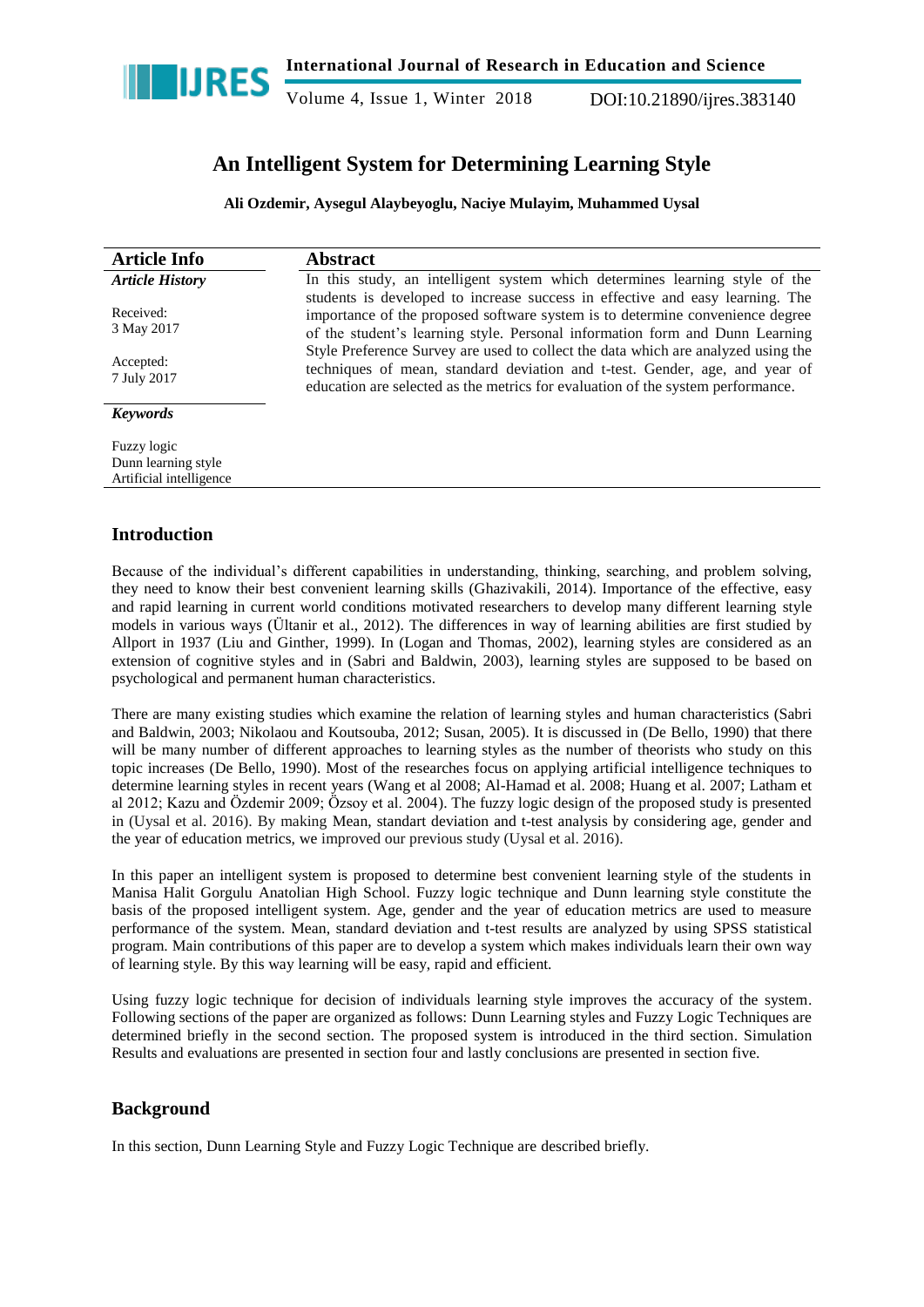#### **Dunn Learning Style**

Dunn learning model determine five important factors namely Environmental, Emotional, Sociological, Physiological and Psychological that affect students" performance in learning. Ideal place to learn can differ in accordance with the student"s characteristic features. While some students can learn better in a warm, bright place with many people, some of them can prefer cool and quite places. Hence environment can have considerable effect on the learning performance of the students. Another important factor is emotion. Students may need motivational support and structure; may follow through a learning task and may assume individual responsibility for their learning. Sociological factor affects students in terms of working alone or within a group, how much guidance does the student need from the instructor. Physiological factor affects students in terms of the students aim to visual, auditory and kinesthetic to understand and learn. Psychological factor affects students in terms of different processing styles. For example while some students build up their knowledge piecemeal from facts and figures, some of them get the Big Picture first and then slot in detail (Dunn et al., 1985).

#### **Fuzzy Logic**

Differently from the classical logic, Fuzzy logic technique deals with approximate values rather than exact and certain values (Novák 2012; Zadeh 1965). While in classical logic result values can be 0 or 1, in fuzzy logic, result values vary between the values of 0 and 1. Fuzzification, Fuzzy Rules and Defuzzification are the basic steps of Fuzzy Logic Technique. In Fuzzification step, crisp input values are converted to fuzzified values by using membership functions. Fuzzy rules which are determined in accordance with the expert suggestions are applied to the fuzzified inputs to obtain fuzzified outputs. Lastly, in Defuzzification step, fuzzy output is transformed into a single crisp output (Ozdemir et al. 2018).

## **An Intelligent System for Determining Learning Style**

This study is improved version of our previous study (Uysal et al. 2016). In (Uysal et al. 2016) an intelligent learning style inference system which is based on fuzzy logic technique and Dunn Learning Style is proposed to determine learning styles of the students. In order to achieve this, a software system is developed to present interfaces to users for answering the survey questions and to preference learning style of the students by using Fuzzy Logic technique. Initially, a main interface that includes information of the system is presented. When the user clicks Next Page Button, an interface which includes questions in relation with the Dunn Learning style is met. Fuzzy logic technique uses user"s answers as an input to the system and inferences the learning style for the student. General idea of the system is represented in Figure 1 (Uysal et al. 2016).



Figure 1. General view of the developed system (Uysal et al. 2016)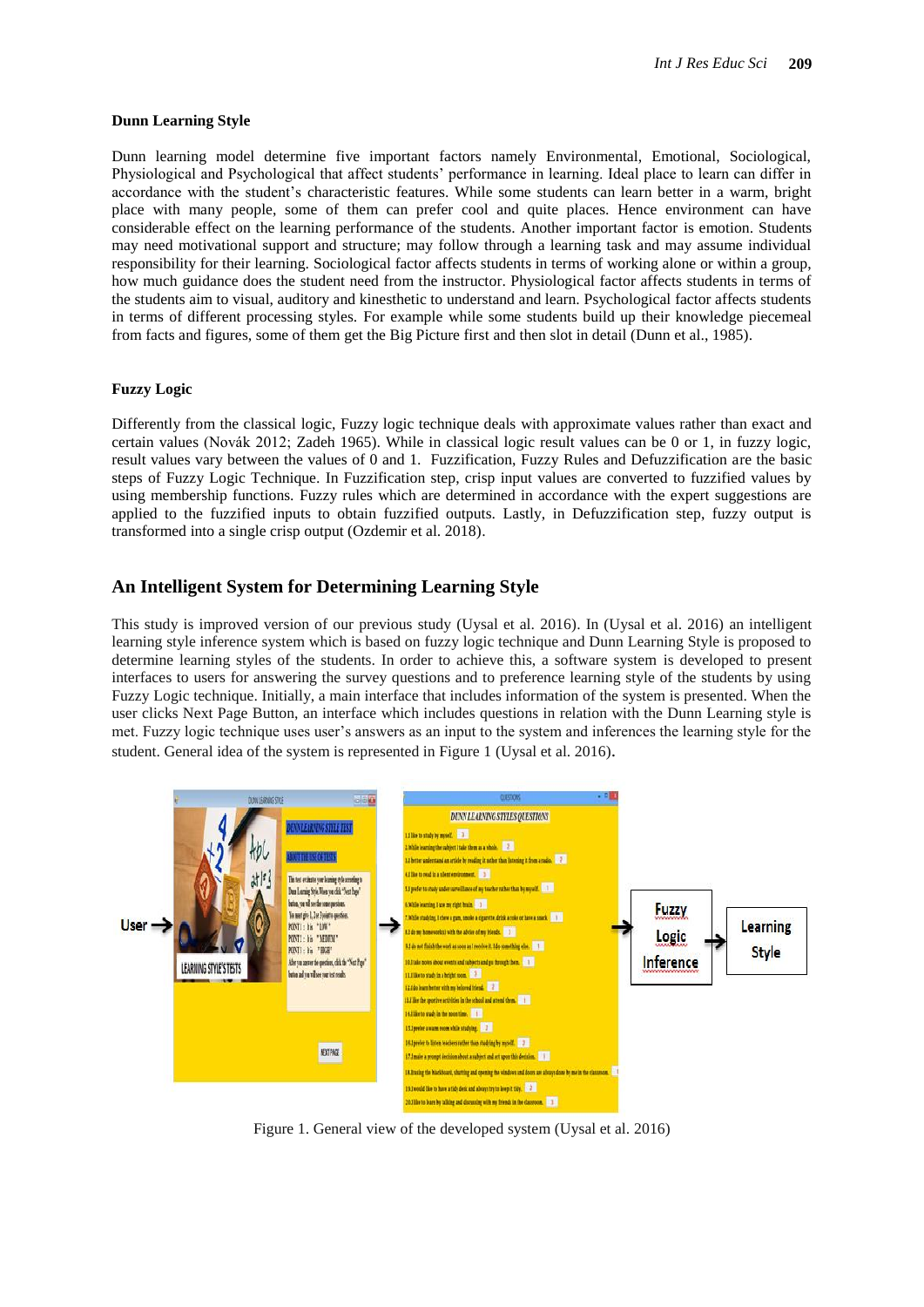In this study, we improved our previous study (Uysal et al. 2016) by making analyzes using the techniques of mean, standard deviation, t-test and ANOVA. Gender, age, and year of education are selected as the metrics for evaluation of the system performance.

#### **Interfaces**

C# programming language is used to develop interfaces which present options, questions and results to the user. In the main interface, information about the usage of system is stated. In this survey Point 1 corresponds to LOW, Point 2 corresponds to MEDIUM and Point 3 corresponds to HIGH. When the user clicks Next Page Button, interface including Dunn Learning Style Survey Questions is met. User gives points from 1 to 3 to each question. In this survey, each question is in relation with one of the factors in Dunn Learning Style. For example, 1-5-9-13 questions are in relation with ENVIRONMENTAL factor, 2-6-10-17 questions are in relation with EMOTIONAL factor, 3-7-14-18 questions are in relation with PHYSIOLOGICAL factor, 4-11-15-19 questions are in relation with ENVIRONMENTAL factor and lastly 8-12-16-20 questions are in relation with SOCIOLOGICAL factor. Following this, fuzzy logic technique is executed to present inferred learning style. According to this result, user will be able to learn best convenient learning style and besides this suitability level of this learning style is also determined. For example individual"s best convenient learning style can be inferred as Environmental, suitability level of this learning style is measured as High with the degree of 0.85.

#### **Fuzzy Logic Based Inference System**

Proposed fuzzy logic based system includes five input parameters namely Environmental, Emotional, Sociological, Physiological and Psychological and one output namely Learning Style are determined in Figure 2.



Figure 2. General fuzzy structure of the Dunn learning style inference system (Uysal et al. 2016)

There are five number membership functions for inputs, one membership function for output. In this paper, membership function for Environment input parameter and membership function for Learning Style output parameter are shown in Figure 2.

Mamdani IF THEN rules are used to form rule base. For Defuzzification, Centroid of Area (CoA) method is used. An example operation of our system for the input parameters of values: ENVIRONMENTAL: 5 EMOTIONAL: 11, SOCIOLOGICAL: 6 PHYSIOLOGICAL: 9 PSYCHOLOGICAL: 8 correspond to LOW, HIGH, LOW, MED and MED fuzzy degrees respectively. According to the fuzzy rule "*IF ENVIRONMENTAL is LOW AND EMOTIONAL is HIGH AND SOCIOLOGICAL is LOW AND PHYSIOLOGICAL is MED AND PSYCHOLOGICAL is MED THEN LEARNING STYLES is EMOTIONAL".* The proposed system inferences that, these input values correspond to the value of 0.875 for the learning style crisp output.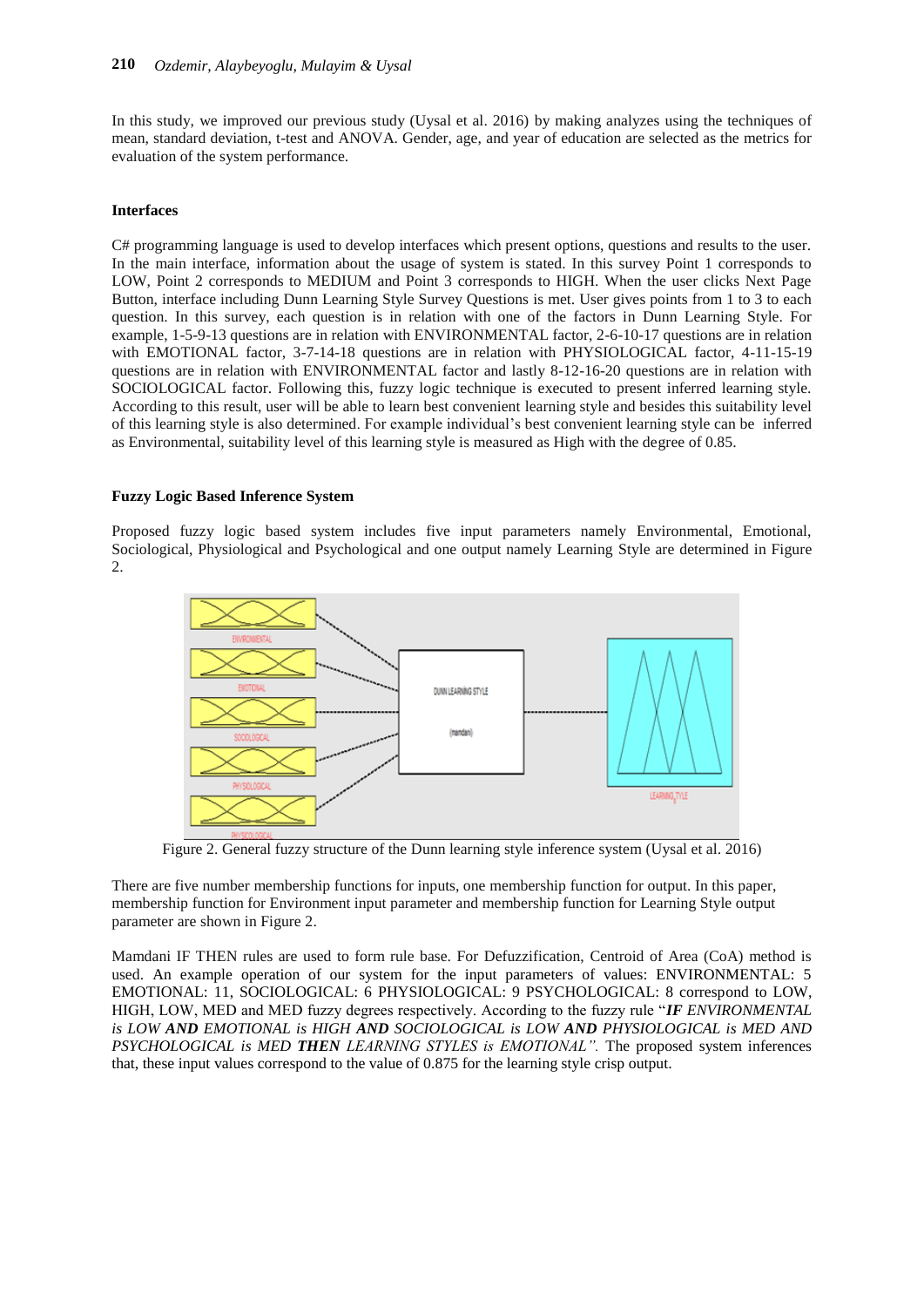

**(**b) Output for learning style Figure 2. Membership functions of dunn learning style (Uysal et al. 2016)

## **Analysis and Evaluations**

Performance of the developed intelligent system is measured by using the survey answers of the students in Manisa Halit Gorgulu Anatolian High School by using Fuzzy Logic Technique. Dunn learning style model is used in implementations. The Personal Information Form and Learning Style Preference Survey of Dunn are used to collect the data. Personal information form includes gender, age and year of education information of the students. SPSS (Statistical Package for Social Sciences) statistical program is used to analyse the filled in survey forms. C# Programming Language is used to design interfaces and to implement Fuzzy Logic Algorithm. Techniques of mean, standard deviation and t-test are used to analyse the collected data.

## **Mean, Standard Deviation, Minimum and Maximum Values of the Survey**

Table 1 shows Mean, Standard Deviation, Minimum and Maximum values of the collected answers of the survey. As it can be seen in Table 1, learning styles of the students are composed of (2,5218) Environmental, (2,2361) Psychological, (2,2024) Sociological, (2,0238) Emotional, (1,7440) Physiological learning styles.

| <b>Learning Style</b>     | <b>Emotional</b> |        |        | Psychological Physiological Environmental | Sociological |
|---------------------------|------------------|--------|--------|-------------------------------------------|--------------|
| Mean                      | 2,0238           | 2,2361 | 1,7440 | 2,5218                                    | 2,2024       |
| <b>Standart Deviation</b> | ,31848           | ,37189 | ,32475 | ,34208                                    | 1,04102      |
| Minimum                   | 1,25             | 1,25   | 1,00   | 1,50                                      | 1,25         |
| Maximum                   | 3,00             | 3,00   | 2,50   | 3,00                                      | 11,50        |

Table1. Mean, standart deviation, minimum and maximum values of the survey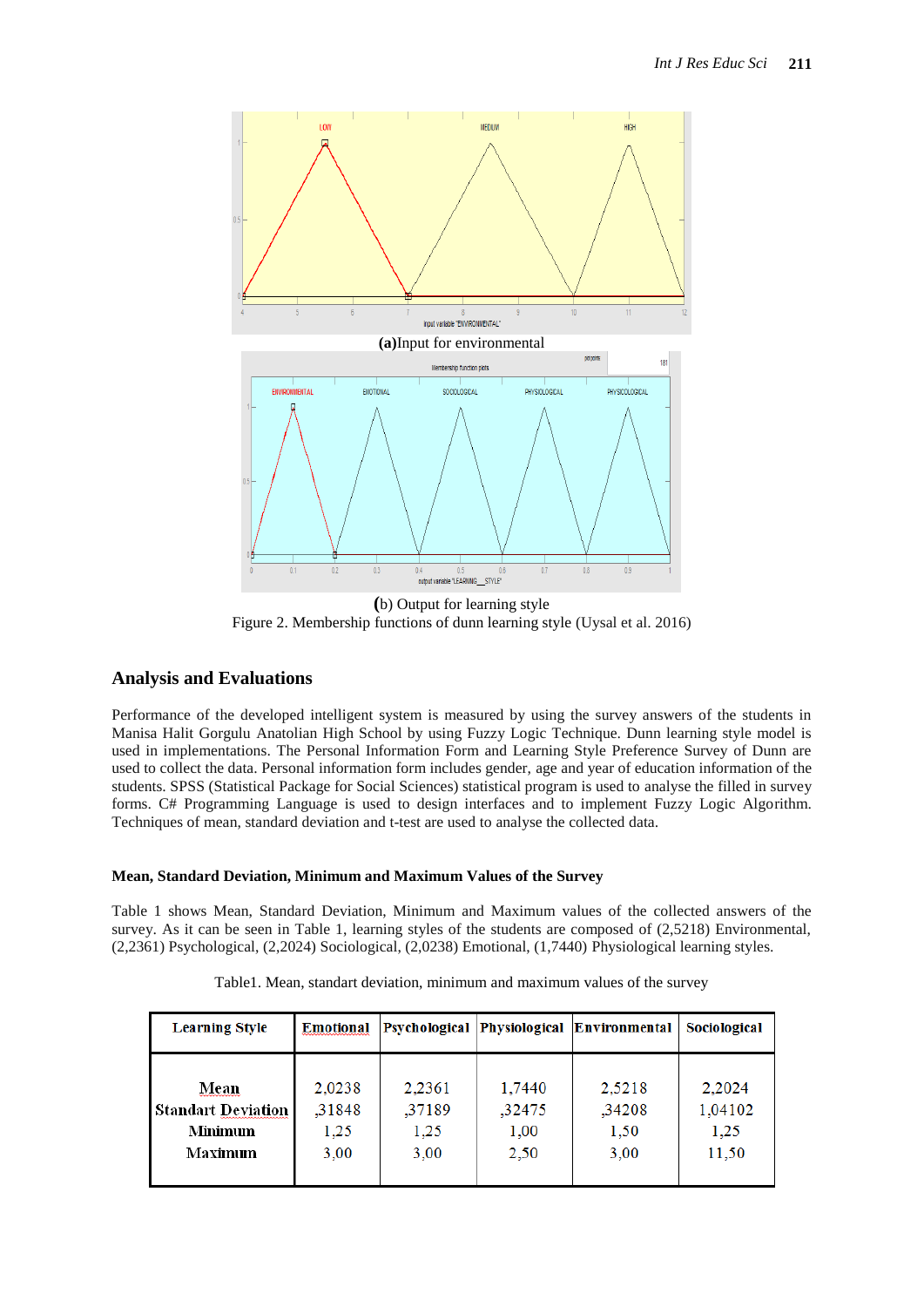#### **t-Test Results of Dunn Learning Style in Accordance with the Gender Metric**

Table 2 shows the T-test analysis according to the Dunn learning style to show the relation between the gender and the learning styles of the students. It can be seen from Table 2 that, while there is a 0.05 significant difference in Emotional, Physiological and Environmental learning styles (p<0,05), there isn't any significant difference in Psychological and Sociological learning styles (p>0,05).

| <b>Learning Style</b> |        |    |        |         |        |
|-----------------------|--------|----|--------|---------|--------|
|                       | Gender | N  | x      |         |        |
| Emotional             | Female | 73 | 2,0034 | .30475  | .03567 |
| Male                  |        | 53 | 2,0519 |         |        |
| Psychological         | Female | 73 | 2.2842 | ,40660  | .05585 |
| Male                  |        | 53 | 2,1698 |         |        |
| Physiological         | Female | 73 | 1,7774 | .33020  | .04536 |
| Male                  |        | 53 | 1,6981 |         |        |
| Environmental         | Female | 73 | 2,5856 | .34022  | ,03877 |
| Male                  |        | 53 | 2,4340 |         |        |
| Sociological          | Female | 73 | 2.1918 | 1,16333 | ,13616 |
| Male                  |        | 53 | 2,2170 |         |        |

Table *2.* t-Test results of dunn learning style in accordance with the gender metric

#### **Results of DUNN Learning Style in Accordance with the Age Metric**

In order to evaluate the significant effect of age metric on students learning style, Frequency, Mean and Standard Deviation results are given in Table 3.

| <b>Learning Style</b> |              | N   | x      | SD      |
|-----------------------|--------------|-----|--------|---------|
|                       | $14$ age     | 3   | 2,2500 | ,25000  |
|                       | $15$ age     | 26  | 2,0673 | ,35748  |
|                       | $16$ age     | 43  | 2,0407 | ,31306  |
| <b>Emotional</b>      | $17$ age     | 38  | 1,9276 | .32314  |
|                       | 18 age       | 16  | 2,0938 | ,22127  |
|                       | <b>Total</b> | 126 | 2,0238 | .31848  |
|                       | $14$ age     | 3   | 2,4167 | ,14434  |
|                       | $15$ age     | 26  | 2,3077 | .38928  |
|                       | $16$ age     | 43  | 2,2674 | ,35100  |
| <b>Psychological</b>  | $17$ age     | 38  | 2,1974 | .35431  |
|                       | 18 age       | 16  | 2,0938 | ,44605  |
|                       | <b>Total</b> | 126 | 2,2361 | .37189  |
|                       | $14$ age     | 3   | 1,7500 | ,25000  |
|                       | $15$ age     | 26  | 1,8654 | ,34807  |
| <b>Physiological</b>  | $16$ age     | 43  | 1,6628 | .28286  |
|                       | $17$ age     | 38  | 1,7632 | .32853  |
|                       | 18 age       | 16  | 1,7188 | ,36372  |
|                       | <b>Total</b> | 126 | 1,7440 | .32475  |
|                       | $14$ age     | 3   | 2,5000 | ,43301  |
|                       | $15$ age     | 26  | 2,5577 | .27666  |
| <b>Environmental</b>  | $16$ age     | 43  | 2,5465 | .34181  |
|                       | $17$ age     | 38  | 2,5329 | ,38190  |
|                       | 18 age       | 16  | 2,3750 | ,32914  |
| <b>Sociological</b>   | <b>Total</b> | 126 | 2,5218 | ,34208  |
|                       | $14$ age     | 3   | 2,1667 | ,14434  |
|                       | $15$ age     | 26  | 2,1923 | ,48635  |
|                       | $16$ age     | 43  | 2,1977 | .89236  |
|                       | $17$ age     | 38  | 2,2829 | 1,58984 |
|                       | 18 age       | 16  | 2,0469 | .35612  |
|                       | <b>Total</b> | 126 | 2,2024 | 1,04102 |

Table 3. Frequency, mean and standard deviation values of students learning styles in terms of age metric

#### **Results of DUNN Learning Style in Accordance with the Year of Education Metric**

In order to evaluate the significant effect of Year of Education metric on students learning style, Frequency, Mean and Standard Deviation results are given in Table 4.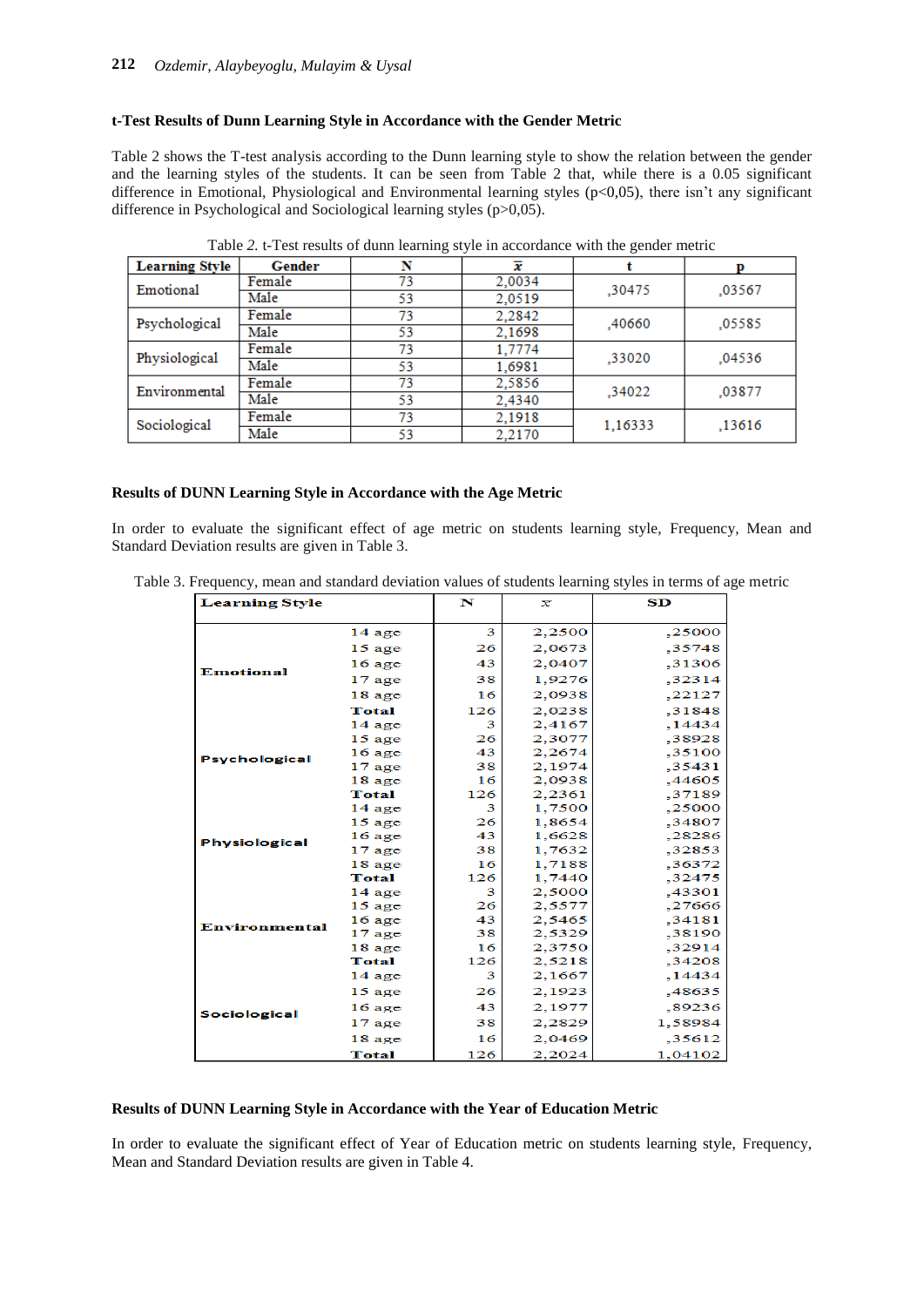| meure                 |              |     |        |         |
|-----------------------|--------------|-----|--------|---------|
| <b>Learning Style</b> | <b>Class</b> | N   | x      | SD      |
|                       |              |     |        |         |
| <b>Psychological</b>  | 9/A          | 30  | 2.3667 | .38693  |
|                       | 10/A         | 33  | 2.2197 | .34094  |
|                       | 11/C         | 19  | 2.3026 | .30708  |
|                       | 11/B         | 25  | 2,1800 | .35000  |
|                       | 12/A         | 11  | 2.1364 | .42373  |
|                       | 12/B         | R   | 1.9688 | .45193  |
|                       | Total        | 126 | 2,2361 | ,37189  |
|                       | 9/A          | 30  | 1,8417 | .34418  |
|                       | 10/A         | 33  | 1.6439 | .30638  |
|                       | 11/C         | 19  | 1.7237 | .32161  |
| <b>Physiological</b>  | 11/B         | 25  | 1,7600 | .31024  |
|                       | 12/A         | 11  | 1,7500 | .37081  |
|                       | 12/B         | R   | 1.7813 | .28150  |
|                       | Total        | 126 | 1.7440 | .32475  |
|                       | 9/A          | 30  | 2,5750 | .26384  |
|                       | 10/A         | 33  | 2.5833 | .34611  |
| <b>Environmental</b>  | 11/C         | 19  | 2.5132 | .37707  |
|                       | 11/B         | 25  | 2,4900 | .39843  |
|                       | 12/A         | 11  | 2.3409 | .32157  |
|                       | 12/B         | R   | 2.4375 | .32043  |
|                       | Total        | 126 | 2.5218 | .34208  |
|                       | 9/A          | 30  | 2,1917 | .44858  |
|                       | 10/A         | 33  | 2.2045 | ,99305  |
|                       | 11/C         | 19  | 2.1711 | .34412  |
| <b>Sociological</b>   | 11/B         | 25  | 2.4000 | 1.95523 |
|                       | 12/A         | 11  | 2,0000 | .22361  |
|                       | 12/B         | s.  | 1.9688 | .50775  |
|                       | Total        | 126 | 2.2024 | 1,04102 |
|                       | 9/A          | 30  | 2,1083 | .30572  |
|                       | 10/A         | 33  | 2.0909 | .33552  |
|                       | 11/C         | 19  | 2,0000 | .27639  |
| <b>Emotional</b>      | 11/B         | 25  | 1.9000 | .30619  |
|                       | 12/A         | 11  | 2,1136 | .23355  |
|                       | 12/B         | 8   | 1.7500 | .32733  |
|                       | <b>Total</b> | 126 | 2,0238 | .31848  |

Table 4. Frequency, mean and standard deviation values of students learning styles in terms of year of education metric

## **Conclusion**

The proposed intelligent system decides the Education Style of the students in addition to Learning Status and the Level of Learning Style information. A survey is applied to students in Manisa Halit Gorgulu Anatolian High School and performance of the system is evaluated in terms of age, gender and the year of education metrics. The personal information form and Dunn Learning Style Preference Survey are used to collect the data which are analyzed using the techniques of mean, standart deviation and t-test by using SPSS package program. It can be observed from the results that there is a significant difference in students environmental learning style. It is observed that most of the students prefer environmental learning style. Gender metric has also significant effect on students learning style. It can be obtained from the results that while male students prefer emotional learning style more than female students, Physiological, Environmental and Psychological learning styles are mostly preferred by female students. Results also show that age and year of education metrics do not have significant effect on students learning styles.

## **References**

- Al-Hamad, A., Yaacob, N., Al-Zoubi, A. Y. (2008). Integrating "learning style"information into personalized elearning system. IEEE Multidisciplinary Engineering Education Magazine, 3(1), 2-6.
- De Bello, T. C. (1990). Comparison of eleven major learning styles models: Variables, appropriate populations, validity of instrumentation, and the research behind them. Reading, Writing, and Learning Disabilities, 6(3), 203-222. http://dx.doi.org/10.1080/0748763900060302
- Dunn, R., Dunn K., & Price, G.E. (1985). Learning Styles Inventory (LSI): An Inventory for the Identification of How Individuals in Grades 3 through 12 Prefer to Learn. Lawrence, KS: Price Systems. http://www.click4it.org/index.php/Learning\_Styles:\_Dunn\_and\_Dunn\_Model
- Ghazivakili, Z., Nia, R. N., PANAHI, F., Karimi, M., Gholsorkhi, H., Ahmadi, Z. (2014). The role of critical thinking skills and learning styles of university students in their academic performance. Journal of advances in medical education & professionalism, 2(3), 95-102.